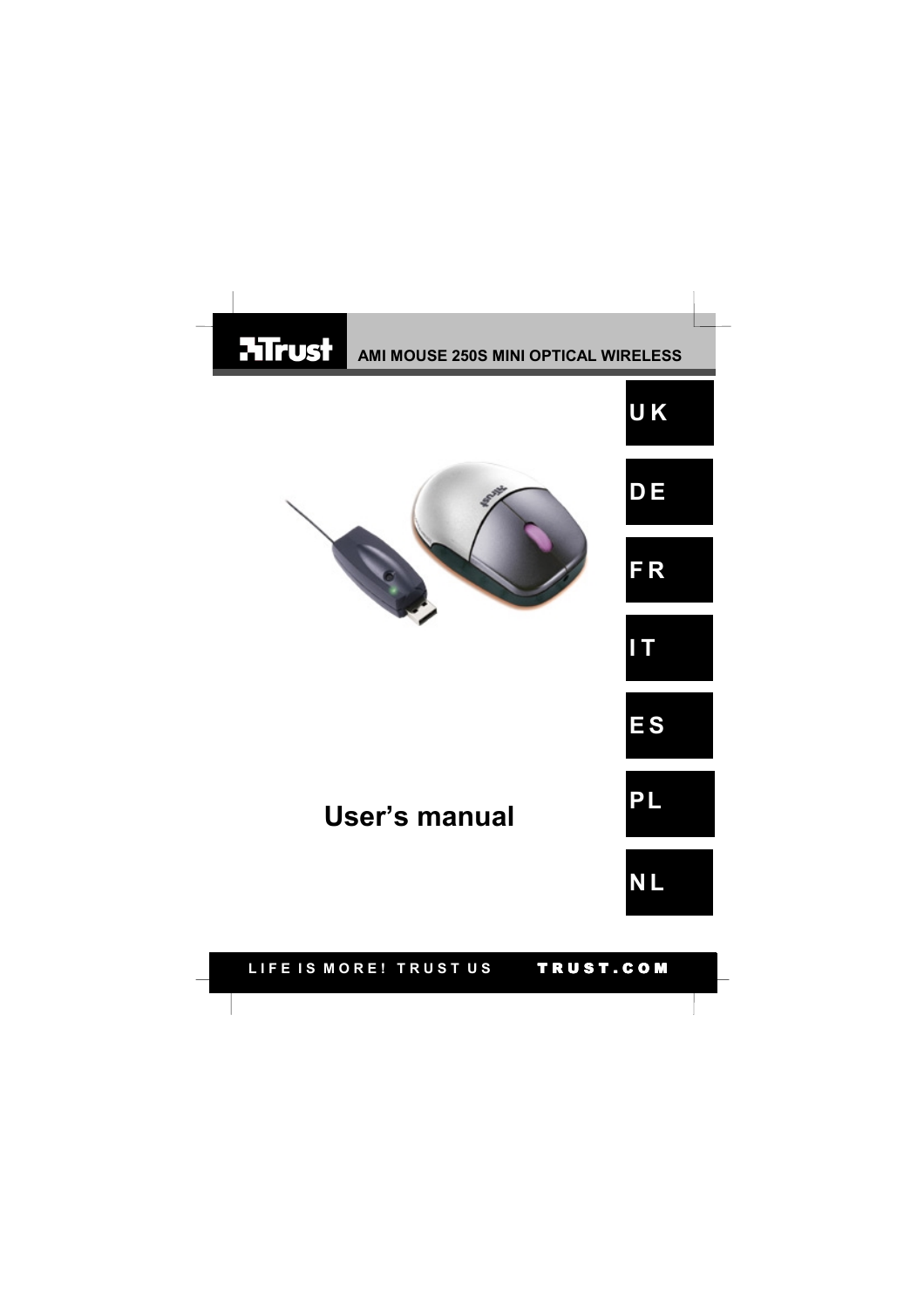### **HTrust AMI MOUSE 250S MINI OPTICAL WIRELESS**







 **Fig. 3 Fig. 4**

### LIFE IS MORE! TRUST US TRUST.COM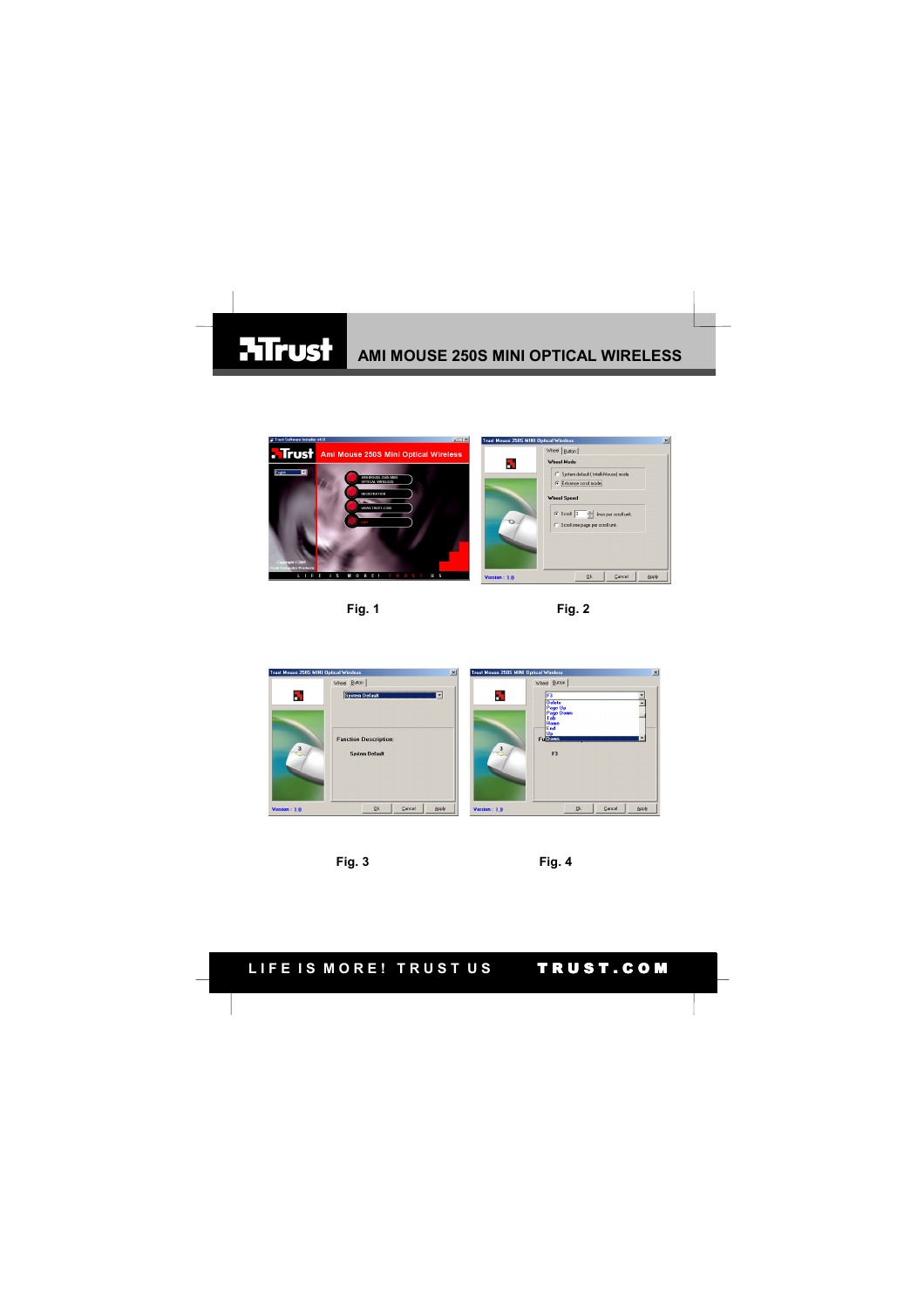## **Hirust**

products.

gehalten.

**E S U K D E F R I T PL** Thank you for your purchase. Register your product via our Internet site at<br>www.trust.com, so that you will be eligible for optimal guarantee and service support.<br>You will also be automatically informed of the development Vielen Dank, dass Sie unser Produkt gekauft haben. Registrieren Sie jetzt ihr Produkt auf unserer Website, www.trust.com, so dass Sie unsere optimale Garantieund Serviceunterstützung in Anspruch nehmen können. Außerdem werden Sie automatisch über die Entwicklung Ihres und anderer Produkte auf dem Laufenden Nous vous remercions de votre achat. Enregistrez-le maintenant sur notre site Internet, www;.trust.com. et vous aurez droit à une garantie et un soutien de service optimaux. En outre, vous serez informé automatiquement des mises à jour de votre produit et des autres produits de Trust. Grazie per aver acquistato un prodotto Trust. Registri l' acquisto effettuato presso il sito internet Trust (www.trust.com), in questo modo potrà usufruire dell' assistenza e della garanzia. Inoltre potrà ottenere informazioni aggiornate sulle novità riguardanti il suo prodotto ed anche gli altri prodotti Trust. Muchas gracias por su adquisición. Registre ahora su adquisición a través de nuestro sitio en Internet, www.trust.com, de modo que tenga derecho al soporte de garantía y de servicio óptimo. Se mantendrá, además, automáticamente al corriente de los desarrollos de su producto y de los demás productos de Trust. Serdecznie dziękujemy za zakup naszego produktu. Rejestrując już teraz swój zakup na stronie internetowej firmy Trust, www.trust.com, uzyskacie Państwo optymalne<br>wsparcie gwarancyjne i serwisowe. Ponadto będziecie Państwo automatycznie<br>informowani o wszelkich zmianach odnośnie tego i innych produktów fi

Hartelijk dank voor uw aankoop. Registreer nu uw aankoop via onze internet site, www.trust.com, zodat u in aanmerking komt voor optimale garantie- en service ondersteuning. Bovendien wordt u automatisch op de hoogte gehouden van de ontwikkeling van uw en andere Trust producten.

## LIFE IS MORE! TRUST US TRUST.COM